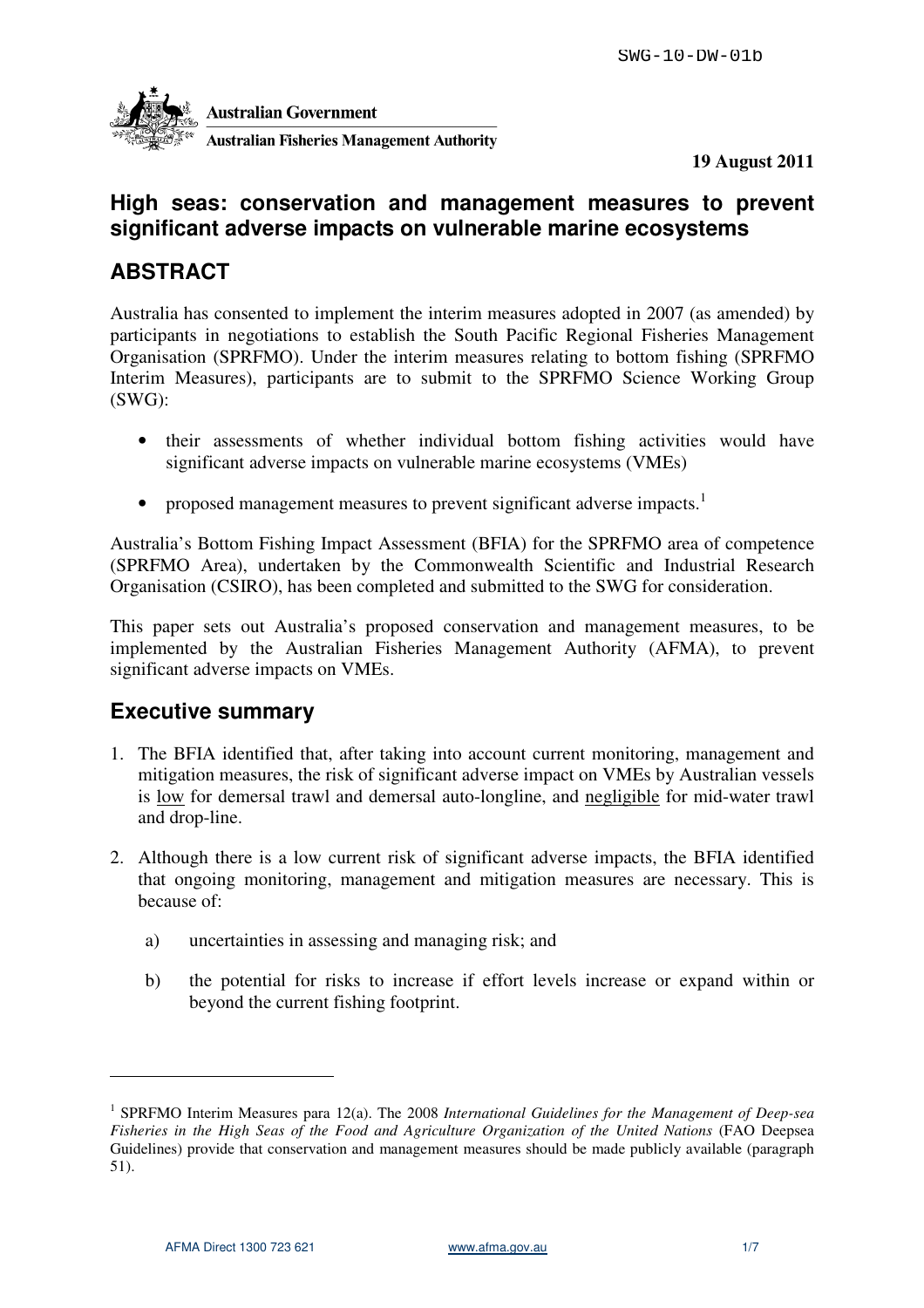

- 3. The Australian high seas fishery, including in the SPRFMO Area, is characterised by low effort. This, and the low risk of significant adverse impacts on VMEs identified in the BFIA, has informed AFMA's general approach (described in more detail below) to maintain its current conservation and management measures with the proposed addition of a number of measures including:
	- a) improved data collection through observer and operator training;
	- b) gear specific trigger threshold levels for evidence of VMEs;
	- c) complementary management in respect of a number of areas identified by CSIRO; and
	- d) monitoring effort and uncertainties to ensure that the risk of significant adverse impact remains low.

# **Current (and proposed continuing) measures**

4. AFMA has implemented conservation and management measures for Australian vessels that seek to mitigate the impact of bottom fishing on  $VMEs<sup>2</sup>$ . It is proposed that the current conservation and management measures, set out below, will continue to apply.

### *Vessel monitoring systems*

- 5. Australian flagged vessels operating in the SPFRMO Area must be fitted with an operational integrated computer vessel monitoring system (VMS) based on Automatic Location Communicators (ALCs) with built-in Global Positioning Systems.
- 6. VMS must operate continuously unless special circumstances exist in which case AFMA must first agree to the change. ALCs transmit data on vessel registration, date, time, vessel position, course and speed. Reports are made to AFMA every hour with accuracy down to 100 metres.

### *Catch and effort data collection systems*

7. AFMA requires operators to record catch and effort data in logbooks on a shot-by-shot basis, including start and end positions for gear deployment and retrieval, gear method and depth. For auto-longlining the number of hooks and line length is required. Operators are also required to record discards, bycatch and interactions with certain marine or threatened species listed under Australian law in the logbooks. AFMA distributes, collects and processes these logbooks. Disposal of catch is also monitored by AFMA through catch disposal records.

<sup>&</sup>lt;sup>2</sup> The *Revised Draft Bottom Fishery Impact Assessment Standard* (SPRFMO, 2008) (BFIAS) provides that a detailed description of the specific monitoring, management and mitigation measures to reduce impacts on VMEs that are currently in place should be provided to the SWG – para 7.1.5.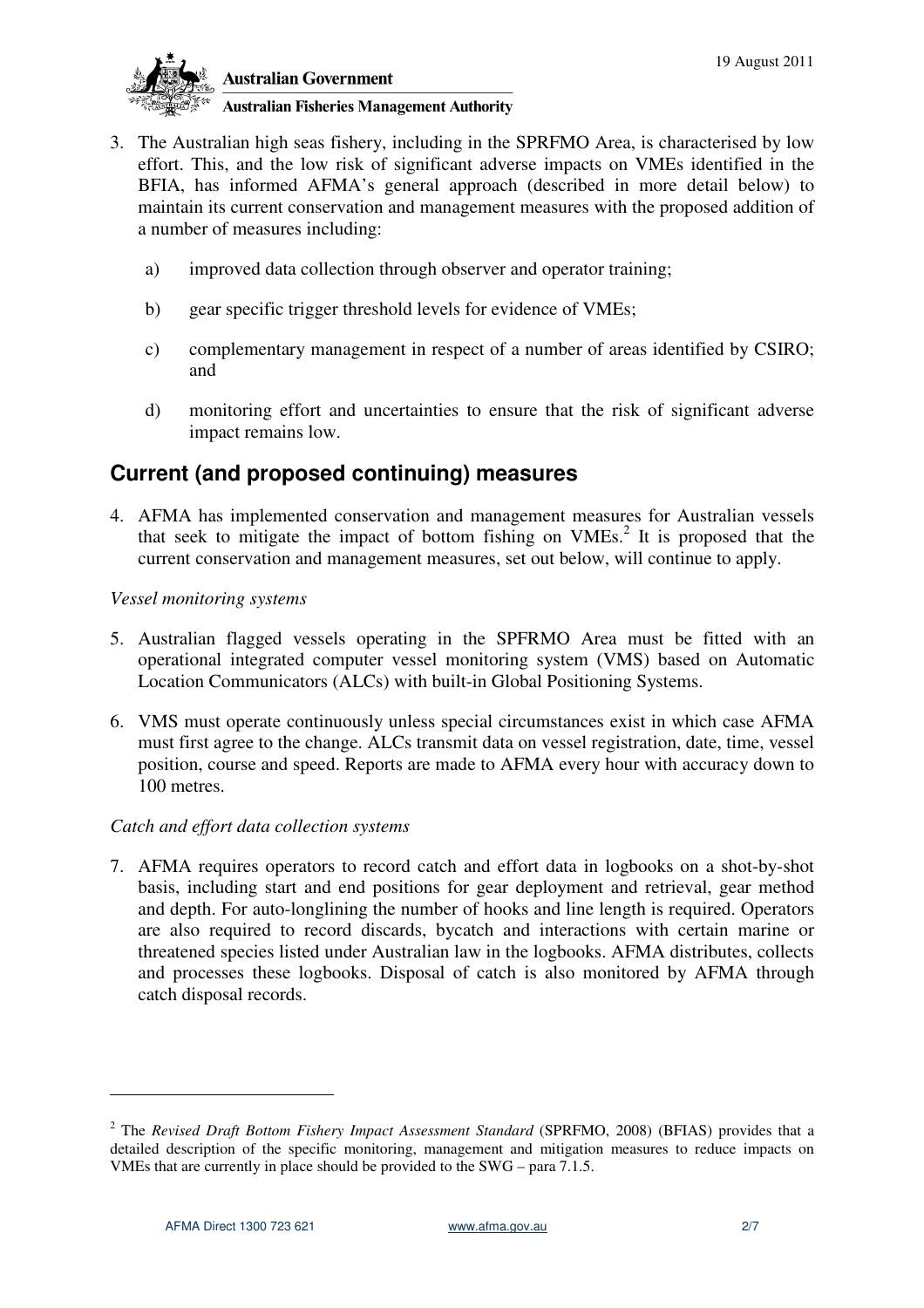

**Australian Government** 

### **Australian Fisheries Management Authority**

- 8. While the BFIA notes that uncertainties could be reduced with finer scale recording and the use of start and end points for when gear is in contact with the seabed, $3$  requirements for high seas data in logbooks, for example the spatial scale for reporting operation start and end points, are the same as used for Australian domestic fisheries for current management purposes.<sup>4</sup>
- 9. Upon encountering specified evidence of VMEs (50 kg of corals and sponges) there is a requirement to report the encounter to AFMA as soon as reasonably practicable, but in any event no later than 24 hours after the shot. The report to AFMA, in addition to logbook requirements, must include details of the shot including its location.

### *Scientific observer coverage*

- 10. AFMA has implemented mandatory 100% observer coverage for trawl operators. For nontrawl operators there is mandatory first trip observer coverage with ongoing target coverage of at least 10% annually. While the BFIA notes that uncertainties could be reduced with higher observer coverage for auto-longline AFMA considers the current levels of coverage are appropriate.<sup>5</sup>
- 11. Observers collect data including vessel characteristics, fishing activity, catch composition, discarding, bycatch and wildlife observations. Where evidence of VMEs is encountered, observers collect information on the VME taxa such as coral and sponges.
- *Data to be provided to the SPRFMO Secretariat*
- 12. Australia reports to the SPRFMO (Interim) Secretariat as set out in the SPRFMO Interim Measures and the SPRFMO *Standards for the collection, reporting, verification and exchange of data* (28 January 2011) (SPRFMO Data Standards).
- 13. Details of evidence of VMEs collected by observers are reported to the SPRFMO Secretariat. For each observed trawl, data for all sensitive species such as sponges, sea fans or coral, are collected as per the SPRFMO templates for submission and reported under the SPRFMO Data Standards.<sup>6</sup>

### *Gear to prevent or reduce impacts on VMEs*

14. Australia restricts fishing methods and gear types, including not permitting the use of deep water gillnets. Permits specify the type of gear that is able to be used by each operator.

 $3$  See BFIA para 6.1.

<sup>&</sup>lt;sup>4</sup> As required by FAO Deepsea Guidelines para 32.

<sup>&</sup>lt;sup>5</sup> As required by the SPRFMO Interim Measures para 9, having regard to the BFIA at para 4.1.3 which notes the potential for a higher benthic impact rating for bottom-set auto-longline, and para 4.1.5, which describes the costs of observers as a disincentive to fishing.

 $6$  Para 3(c), Annex 8 section 8. See also the SPRFMO data submission template for observers.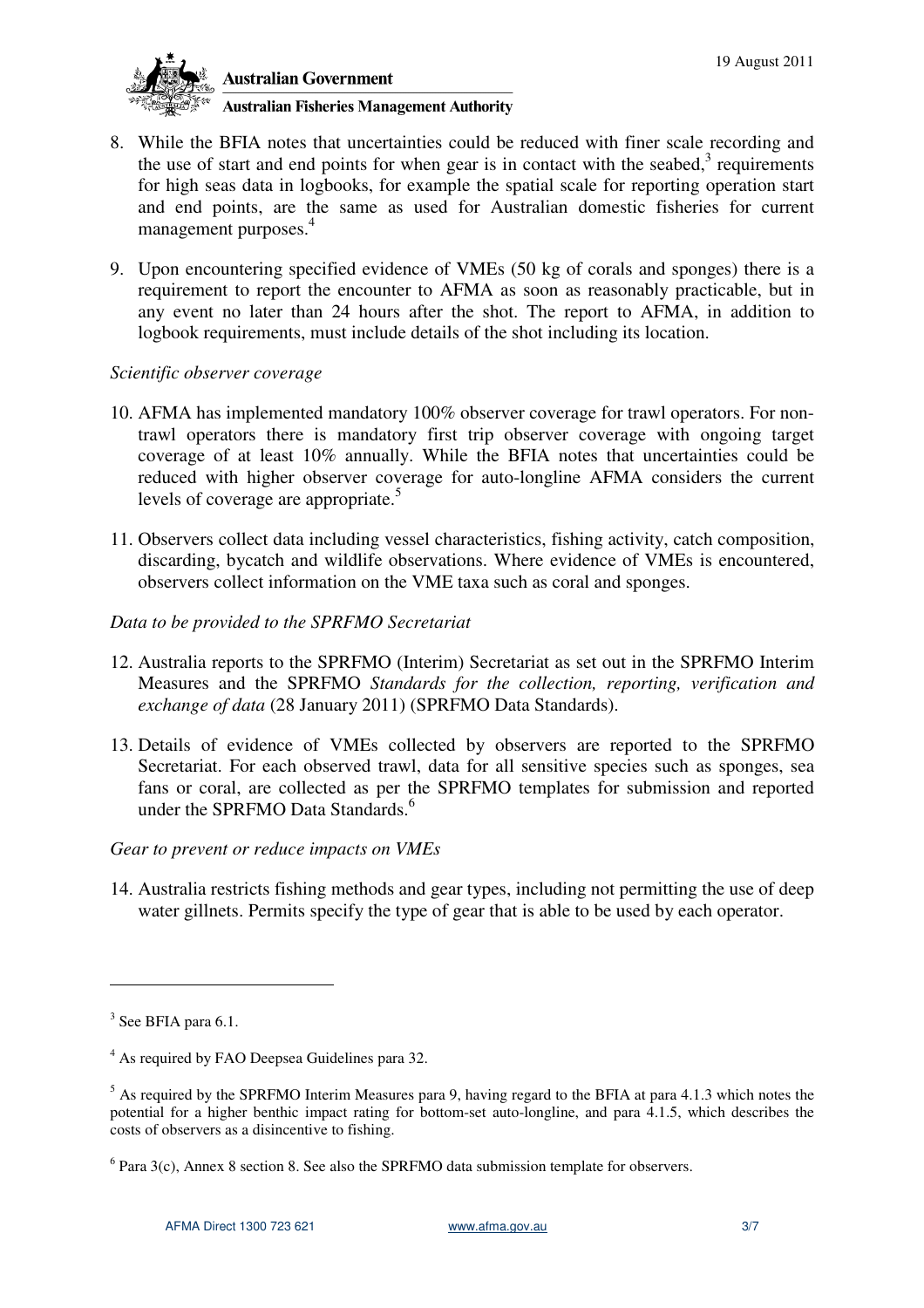

### *Detecting evidence of fishing on VMEs and move on*

- 15. If the take of coral and sponge exceeds 50 kg in any one shot, then the operator must cease fishing and not fish at any point within five nautical miles of that shot using that gear type for the life of the permit (usually 12 months). The operator must notify AFMA of the details of the shot.
- 16. Upon receipt of a notice from AFMA advising that the trigger level of 50 kg has been exceeded by any vessel, all high seas permit holders are prohibited from fishing within five nautical miles of the shot using the same gear method for the life of the permit.<sup>7</sup>
- 17. Upon receiving a report of the triggered area, AFMA will make an assessment as to whether the area should be re-opened in following seasons.

#### *Avoiding certain species*

- 18. High seas permits require operators to avoid interactions with cetaceans and certain marine, migratory and threatened species listed under Australian law. If fishing activity does result in an interaction, the master or skipper of the vessel must report the interaction to the onboard observer and to AFMA on forms annexed to fishing logbooks.
- 19. There are also prohibitions on catching certain species (e.g. Black Cod, Blue Marlin and Black Marlin).

### *Restrictive fishing footprint*

20. As specified in the SPRFMO Interim Measures, fishing activities of Australian vessels are restricted to areas already fished during a historical reference period of 2002 to 2006.<sup>8</sup>

## **Proposed additional measures**

- 21. The BFIA conducted for Australian vessels fishing in the SPRFMO Area identifies, after taking into account current monitoring, mitigation and management measures, that the risk of significant adverse impacts on VMEs for the two primary bottom fishing methods, demersal trawl and auto-longlining, is low.
- 22. The *Revised Draft Bottom Fishery Impact Assessment Standard* (SPRFMO, 2008) (BFIAS) provides that, where no additional mitigation and management measures are required to reduce significant adverse impacts (that is, there is 'Low Significance'), then effective monitoring measures should be implemented to detect changes that would prompt the need for a re-assessment.<sup>9</sup>

 $7$  This addresses SPRFMO Interim Measures para 7 and FAO Deepsea Guidelines para 67.

<sup>8</sup> SPRFMO Interim Measures para 2.

 $<sup>9</sup>$  BFIAS para 7.1.5.</sup>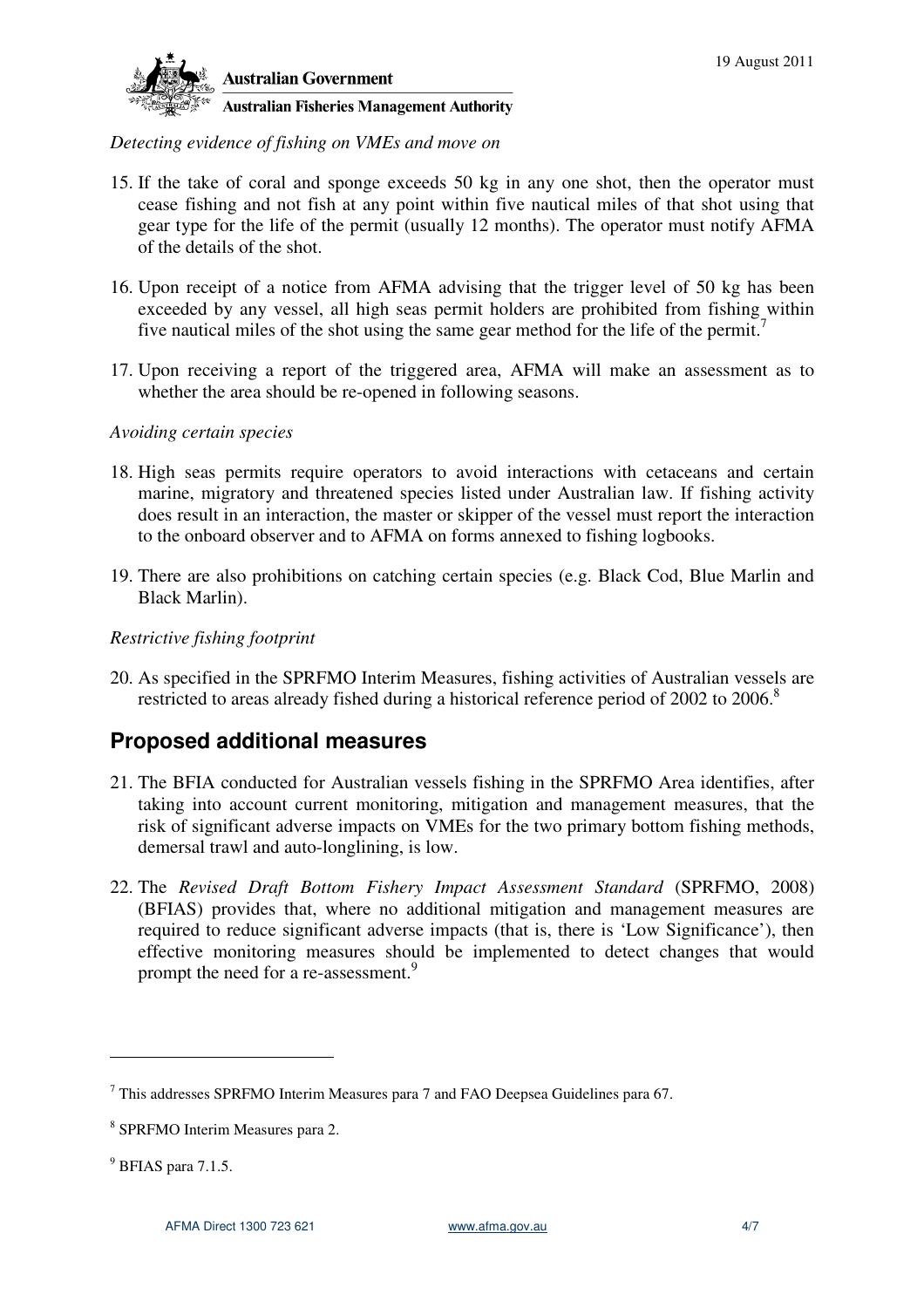

## **Australian Fisheries Management Authority**

23. Accordingly, and in light of the limited effort by Australian vessels, AFMA intends to maintain its current measures with the addition of the following proposed additional measures.

#### *Catch and effort data collection systems*

24. AFMA proposes to implement additional training for scientific observers and operators including the identification and targeted collection of taxa constituting evidence of VMEs $^{10}$ 

### *Data provided to the SPRFMO Secretariat*

25. In addition to the information contained in the BFIA, Australia intends to provide to the SPRFMO Secretariat results of a study to assess the sustainability of harvest rates by Australian flagged vessels of target species in the high seas fisheries (see paragraph 33.c) below). $^{11}$ 

#### *Gear to prevent or reduce impacts on VMEs*

- 26. AFMA will work with Australian operators that are authorised to fish in the SPRFMO Area and other areas of the high seas to develop an industry code of practice. It is anticipated that the code will incorporate areas of management that depend on industry expertise, execution and monitoring for effective implementation. These areas may include: using trawl methods that minimise contact with the seafloor; gear design and retrieval methods (such as 'peeling' auto-longline gear on retrieve or using weak links in midwater trawl gear)<sup>12</sup>; minimising discards;<sup>13</sup> and eliminating or minimizing lost gear.<sup>14</sup>
- 27. Development and implementation of the code will be facilitated and monitored by AFMA.

### *Evidence of VMEs and move on rule*

- 28. The BFIA recommends the use of gear specific trigger threshold levels for evidence of  $VMEs.<sup>15</sup>$
- 29. In respect of bottom trawl, which has low effort by Australian vessels, 100% observer coverage and a history of no substantial catches of VME taxa,<sup>16</sup> Australia intends to

 $10$  This aims to reduce uncertainties by improving the 'evidence of VME' protocol - see BFIA para 6.1.

 $11$  See the BFIAS para 7.1.5 regarding data to be provided to the SPRFMO Secretariat.

<sup>&</sup>lt;sup>12</sup> See the BFIA para 4.1.2 regarding industry comments on mitigating the impact of fishing on VMEs.

<sup>&</sup>lt;sup>13</sup> See FAO Fisheries and Aquaculture Report No. 957 *Report of the Technical Consultation to Develop International Guidelines on Bycatch Management and Reduction of Discards* (6-10 December 2010).

<sup>&</sup>lt;sup>14</sup> FAO Deepsea Guidelines para 71.

<sup>&</sup>lt;sup>15</sup> For a discussion, refer to BFIA para 4.1.2 under the heading 'Detection of Evidence of VME'.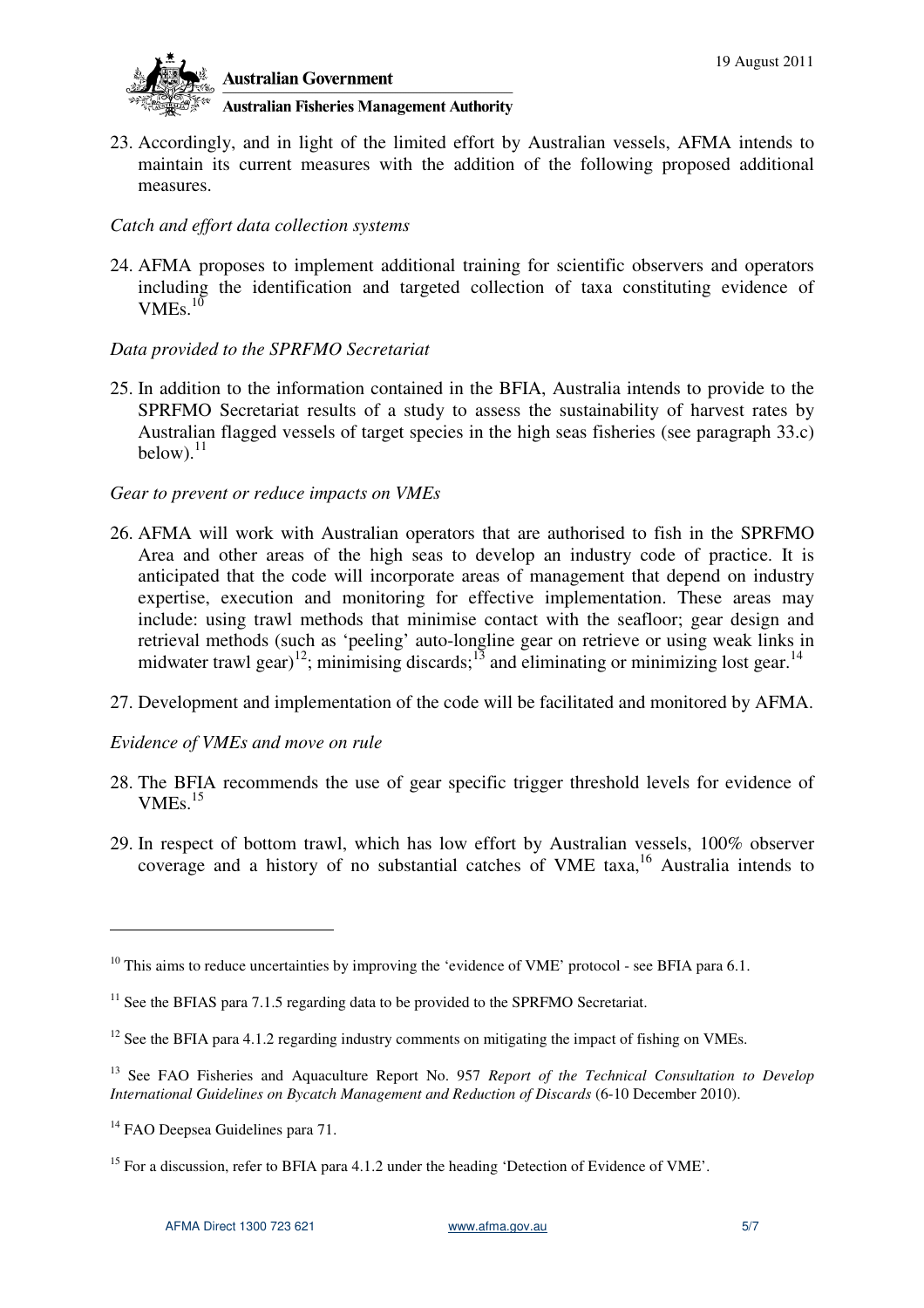

**Australian Government** 

**Australian Fisheries Management Authority** 

continue with current trawl trigger threshold (50 kg of coral and sponges) for evidence of VMEs. This is appropriate given the small size and low effort by Australian vessels.<sup>17</sup> Trawl effort and catches of VME taxa will be monitored by AFMA in consideration of future changes to the trawl trigger threshold, recognising the approach outlined in the New Zealand Bottom Fishing Assessment and the BFIAS.<sup>18</sup>

30. In respect of auto-longline, as recommended in the BFIA,<sup>19</sup> Australia proposes to adopt a gear-specific threshold similar to the Commission for the Conservation of Antarctic Marine Living Resources standard 10 kg/ 10 litres of VME indicator species collected across a line segment (e.g. 1000 hooks or 1200 metres, whichever is shorter).

## *Footprint*

- 31. New Zealand has applied a tiered management system for the 20 minute blocks of their footprint in the SPRFMO Area.<sup>20</sup> Within this spatial management system, a number of blocks are designated as closed to New Zealand fishing because they either have a history of light fishing effort or have a heavier fishing effort but are closed to ensure representativeness in regard to depth and topography. $21$
- 32. CSIRO has identified three 20 minute blocks within the Australian combined gear footprint that have zero or light effort by Australian vessels (less than three operations over the period 2002-2009) which overlap with blocks that have been closed to New Zealand operators because of zero or light trawl effort. Two of these are on the West Norfolk Ridge and one is on the West Challenger Plateau. Australia intends to discuss complementary management arrangements with New Zealand in respect of these areas.

### *Events requiring review of measures*

- 33. The following are proposed to be designated as events which, if occurring, will give rise to a requirement to consider appropriate conservation, management, monitoring and mitigation measures to ensure that the risk of significant adverse impacts on VMEs remains low under the proposed changes:
	- a) Spatial: as noted above, AFMA proposes to continue to limit fishing by Australian vessels to its collective (all gears combined) distribution of historical fishing activity for the period 2002-2006.

- $19$  BFIA para 4.1.2.
- $20$  BFIAS para 3.1.4.

 $16$  BFIA para 4.1.5.

<sup>17</sup> BFIA para 4.1.2.

 $18$  BFIAS para 6.1.

 $^{21}$  BFIA para 4.1.2.